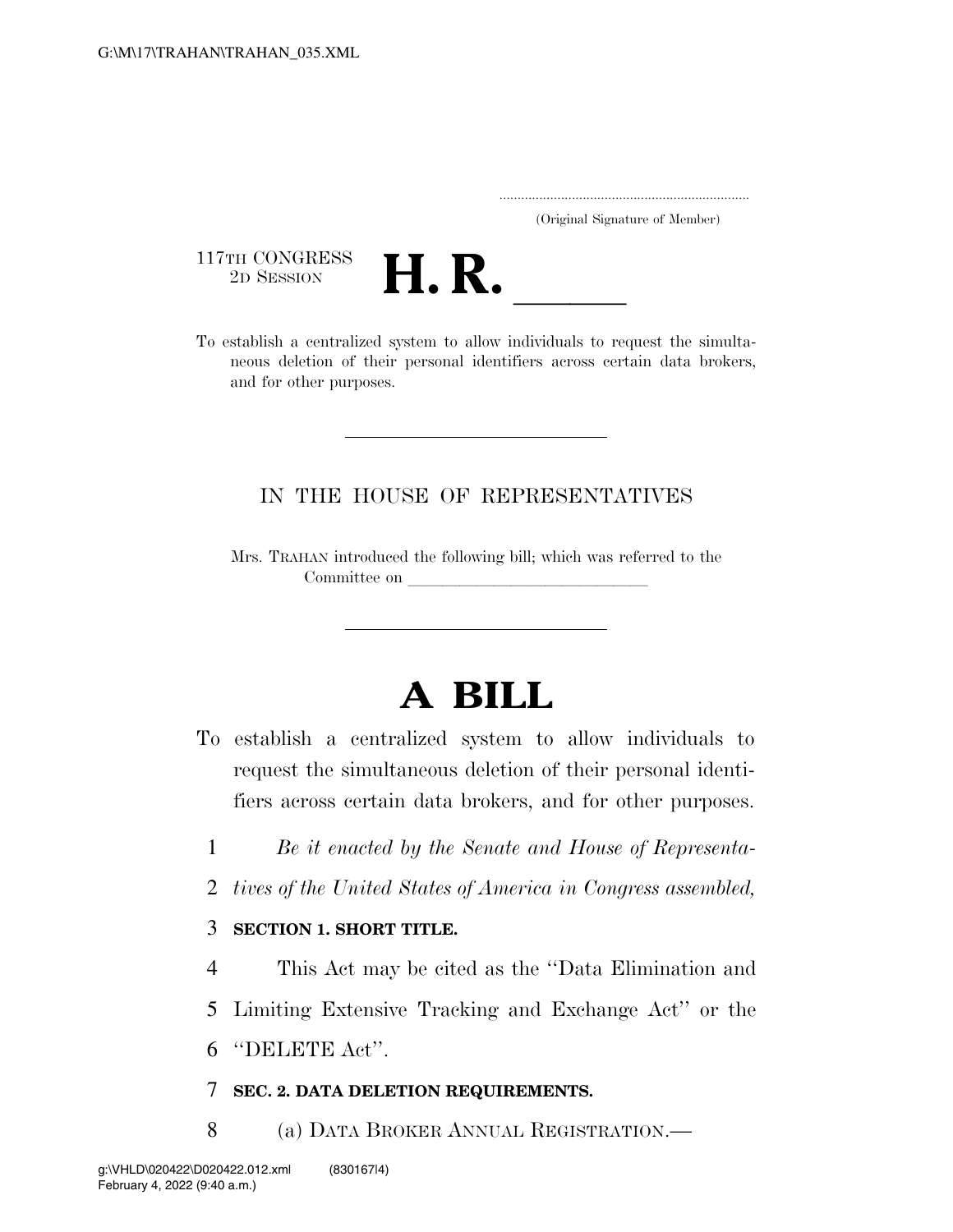| $\mathbf{1}$   | $(1)$ IN GENERAL.—Not later than 1 year after         |
|----------------|-------------------------------------------------------|
| $\overline{2}$ | the date of enactment of this section, the Commis-    |
| 3              | sion shall promulgate regulations to require any data |
| $\overline{4}$ | broker to-                                            |
| 5              | $(A)$ not later than 18 months after the              |
| 6              | date of enactment of this section, and annually       |
| 7              | thereafter, register with the Commission; and         |
| 8              | (B) provide the following information with            |
| 9              | such registration:                                    |
| 10             | (i) The name and primary physical,                    |
| 11             | email, and uniform resource locator (URL)             |
| 12             | addresses of the data broker.                         |
| 13             | (ii) If the data broker permits an indi-              |
| 14             | vidual to opt out of the data broker's col-           |
| 15             | lection or use of personal information, cer-          |
| 16             | tain sales of such information, or its data-          |
| 17             | bases—                                                |
| 18             | (I) the method for requesting an                      |
| 19             | opt-out;                                              |
| 20             | (II) any limitations on the type                      |
| 21             | of data collection, uses, or sales for                |
| 22             | which an individual may opt-out; and                  |
| 23             | (III) whether the data broker                         |
| 24             | permits an individual to authorize a                  |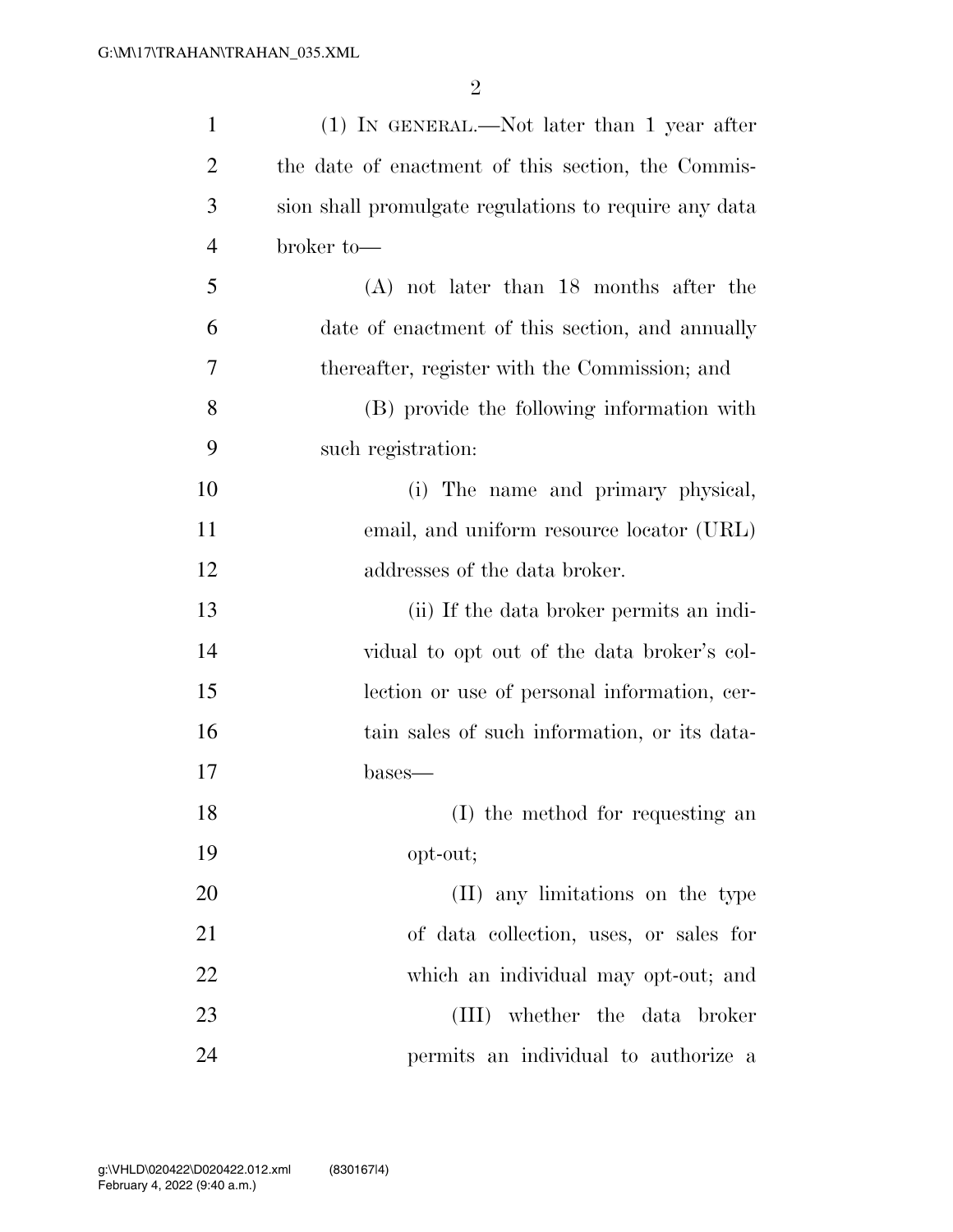| $\mathbf{1}$   | third party to perform the opt-out on        |
|----------------|----------------------------------------------|
| $\overline{2}$ | the individual's behalf.                     |
| 3              | (iii) A response to a standardized           |
| $\overline{4}$ | form (as issued by the Commission) speci-    |
| 5              | fying the types of information the data      |
| 6              | broker collects or obtains and the sources   |
| 7              | from which the data broker obtains data.     |
| 8              | (iv) A statement as to whether the           |
| 9              | data broker implements a credentialing       |
| 10             | process and, if so, a description of that    |
| 11             | process.                                     |
| 12             | (v) Any additional information or ex-        |
| 13             | planation the data broker chooses to pro-    |
| 14             | vide concerning its data collection prac-    |
| 15             | tices.                                       |
| 16             | (vi) Any other information determined        |
| 17             | appropriate by the Commission.               |
| 18             | $(2)$ PUBLIC AVAILABILITY.—                  |
| 19             | (A) IN GENERAL.—The Commission shall         |
| 20             | make the information described in paragraph  |
| 21             | (1) publicly available in a downloadable and |
| 22             | machine-readable format, except in the event |
| 23             | that the Commission—                         |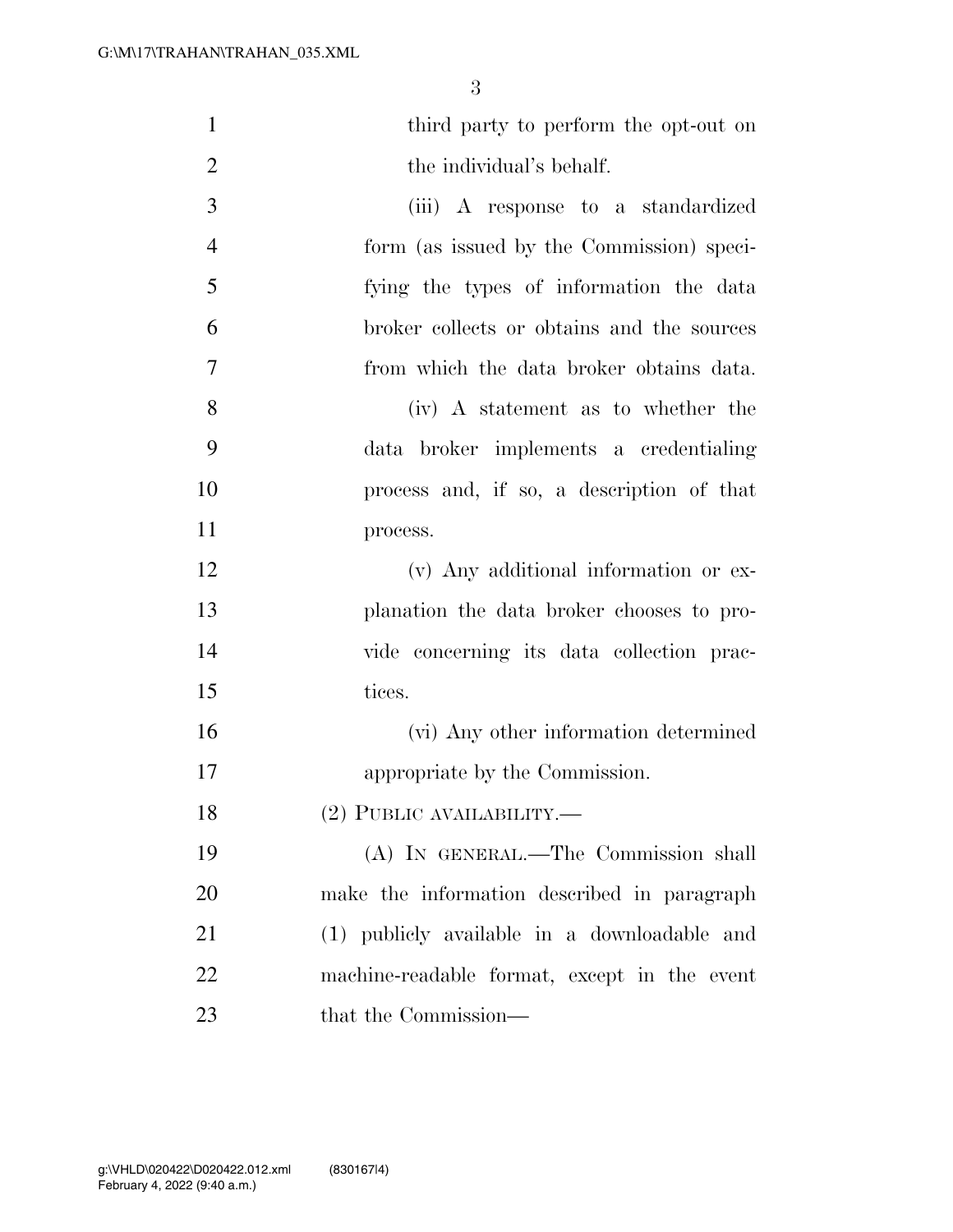| $\mathbf{1}$   |                                                  |
|----------------|--------------------------------------------------|
|                | (i) determines that the risk of making           |
| $\overline{2}$ | such information available is not in the in-     |
| 3              | terest of public safety or welfare; and          |
| 4              | (ii) provides a justification for such           |
| 5              | determination.                                   |
| 6              | (B) DISCLAIMER.—The Commission shall             |
| 7              | include on the website of the Commission a dis-  |
| 8              | claimer that—                                    |
| 9              | (i) the Commission cannot confirm                |
| 10             | the accuracy of the responses provided by        |
| 11             | the data brokers in the registration de-         |
| 12             | scribed in paragraph $(1)$ ; and                 |
| 13             | (ii) individuals may contact such data           |
| 14             | brokers at their own risk.                       |
| 15             | (b) CENTRALIZED DATA DELETION SYSTEM.-           |
| 16             | $(1)$ ESTABLISHMENT.—                            |
| 17             | $(A)$ In GENERAL.—Not later than 1 year          |
| 18             | after the date of enactment of this section, the |
| 19             | Commission shall promulgate regulations to es-   |
| 20             | tablish a centralized system that—               |
| 21             | (i) implements and maintains reason-             |
| 22             | able security procedures and practices (in-      |
| 23             | cluding administrative, physical, and tech-      |
| 24             | nical safeguards) appropriate to the nature      |
| 25             | of the information and the purposes for          |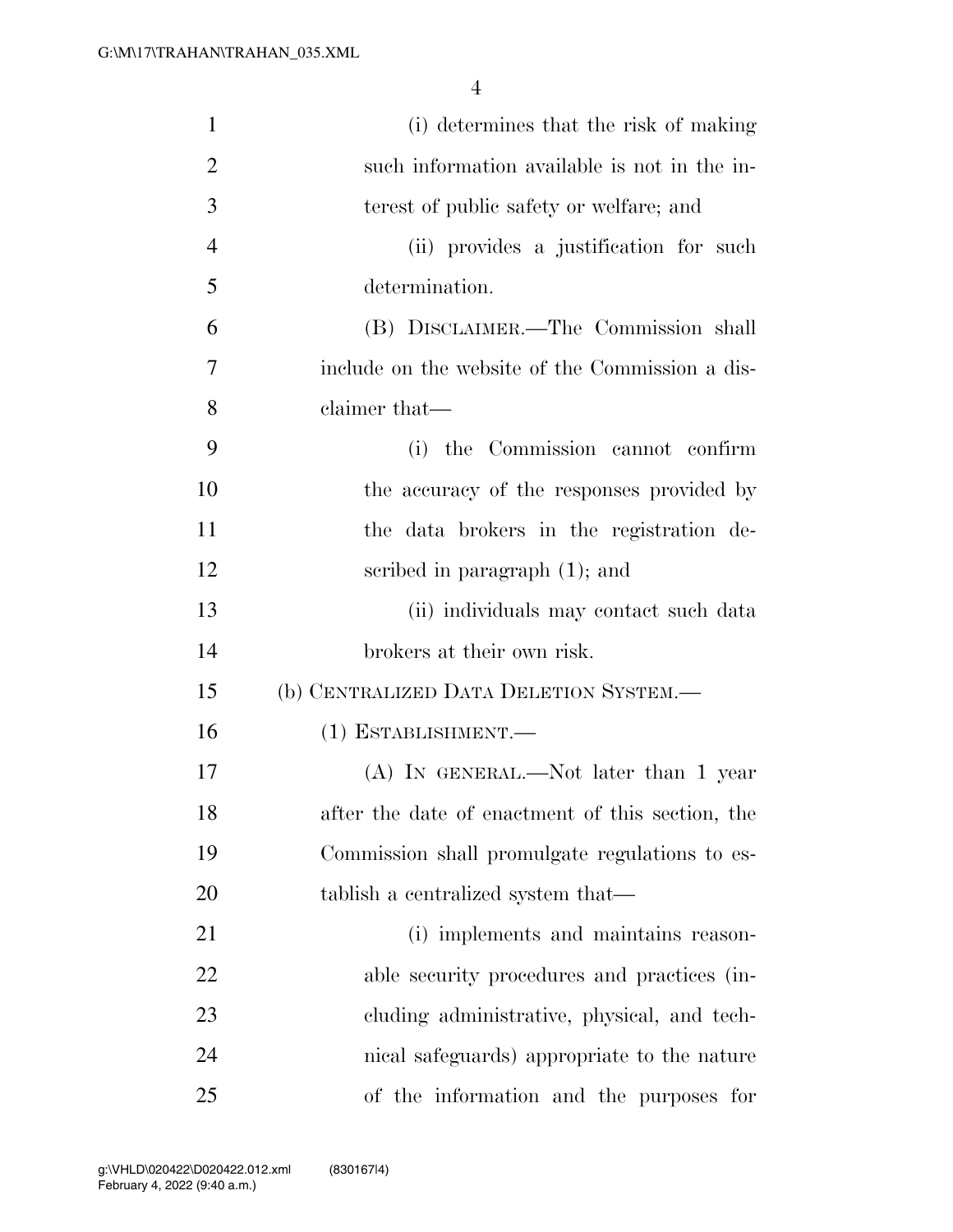| $\mathbf{1}$   | which the personal information will be         |
|----------------|------------------------------------------------|
| $\overline{2}$ | used, to protect individuals' personal infor-  |
| 3              | mation from unauthorized use, disclosure,      |
| $\overline{4}$ | access, destruction, or modification; and      |
| 5              | (ii) allows an individual, through a           |
| 6              | single submission, to request that every       |
| 7              | data broker who is registered under sub-       |
| 8              | section (a) and who maintains any per-         |
| 9              | sistent identifiers (as described in subpara-  |
| 10             | $graph$ $(B)(iii)$ delete any personal infor-  |
| 11             | mation related to such individual held by      |
| 12             | such data broker or affiliated legal entity    |
| 13             | of the data broker.                            |
| 14             | (B) REQUIREMENTS.—The centralized sys-         |
| 15             | tem established in subparagraph (A) shall meet |
| 16             | the following requirements:                    |
| 17             | (i) Subject to the regulations promul-         |
| 18             | gated in accordance with paragraph             |
| 19             | $(2)(B)(ii)$ , the centralized system shall    |
| 20             | allow an individual to request the deletion    |
| 21             | of all personal information related to such    |
| 22             | individual through a single deletion re-       |
| 23             | quest.                                         |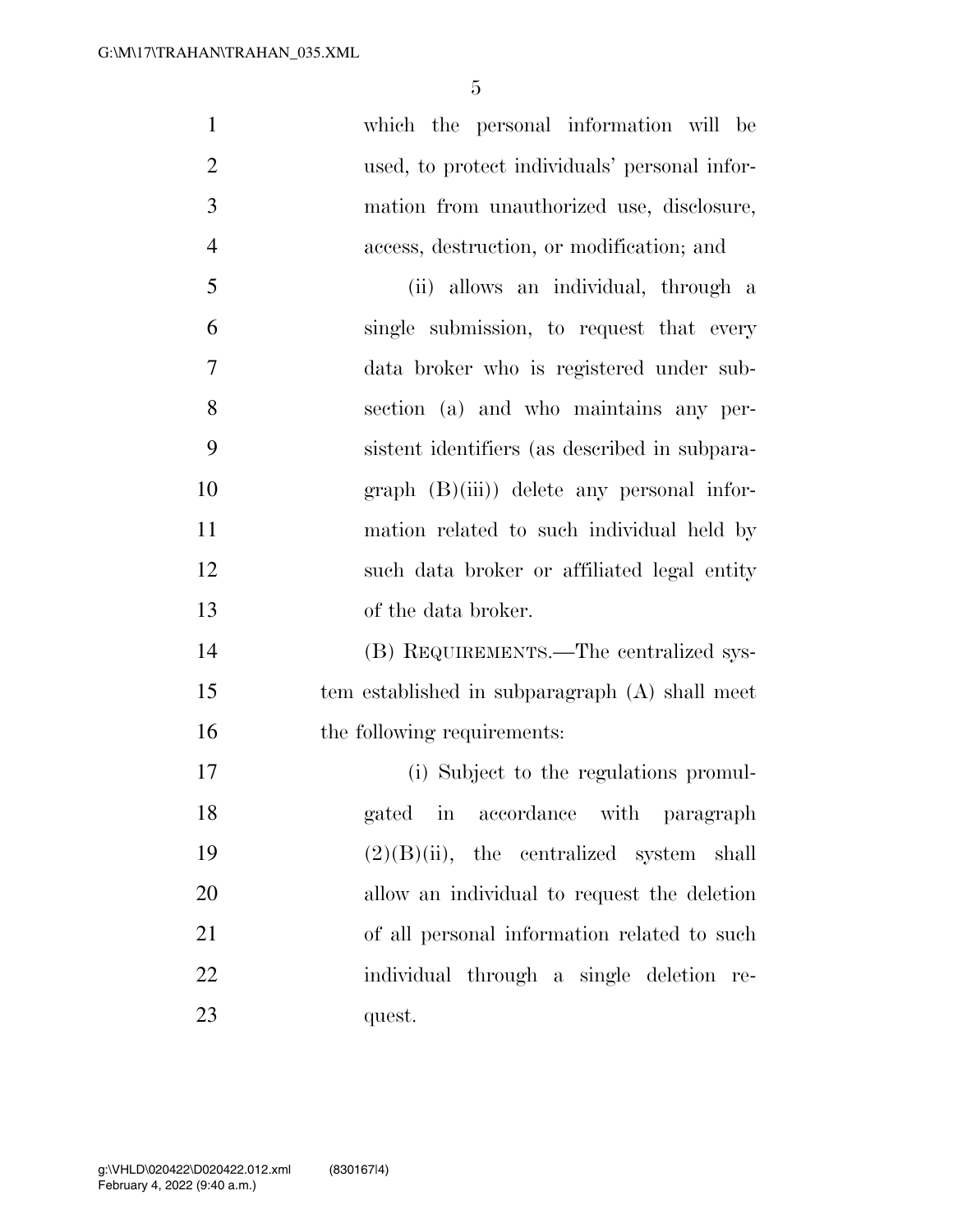| $\mathbf{1}$   | (ii) The centralized system shall pro-      |
|----------------|---------------------------------------------|
| $\overline{2}$ | vide a standardized form to allow an indi-  |
| 3              | vidual to make such request.                |
| $\overline{4}$ | (iii) Such standardized form shall in-      |
| 5              | clude the individual's email, phone number, |
| 6              | physical address, and any other persistent  |
| 7              | identifier determined by the Commission to  |
| 8              | aid in the deletion request.                |
| 9              | (iv) The centralized system shall auto-     |
| 10             | matically hash all submitted information    |
| 11             | and allow the Commission to maintain        |
| 12             | independent hashed registries of each type  |
| 13             | of information obtained through such form.  |
| 14             | (v) The centralized system shall only       |
| 15             | permit data brokers who are registered      |
| 16             | with the Commission to submit hashed        |
| 17             | queries to the independent hashed reg-      |
| 18             | istries described in clause (iv).           |
| 19             | (vi) The centralized system shall allow     |
| 20             | an individual to make such request using    |
| 21             | an internet website operated by the Com-    |
| 22             | mission.                                    |
| 23             | (vii) The centralized system shall not      |
| 24             | charge the individual to make such re-      |
| 25             | quest.                                      |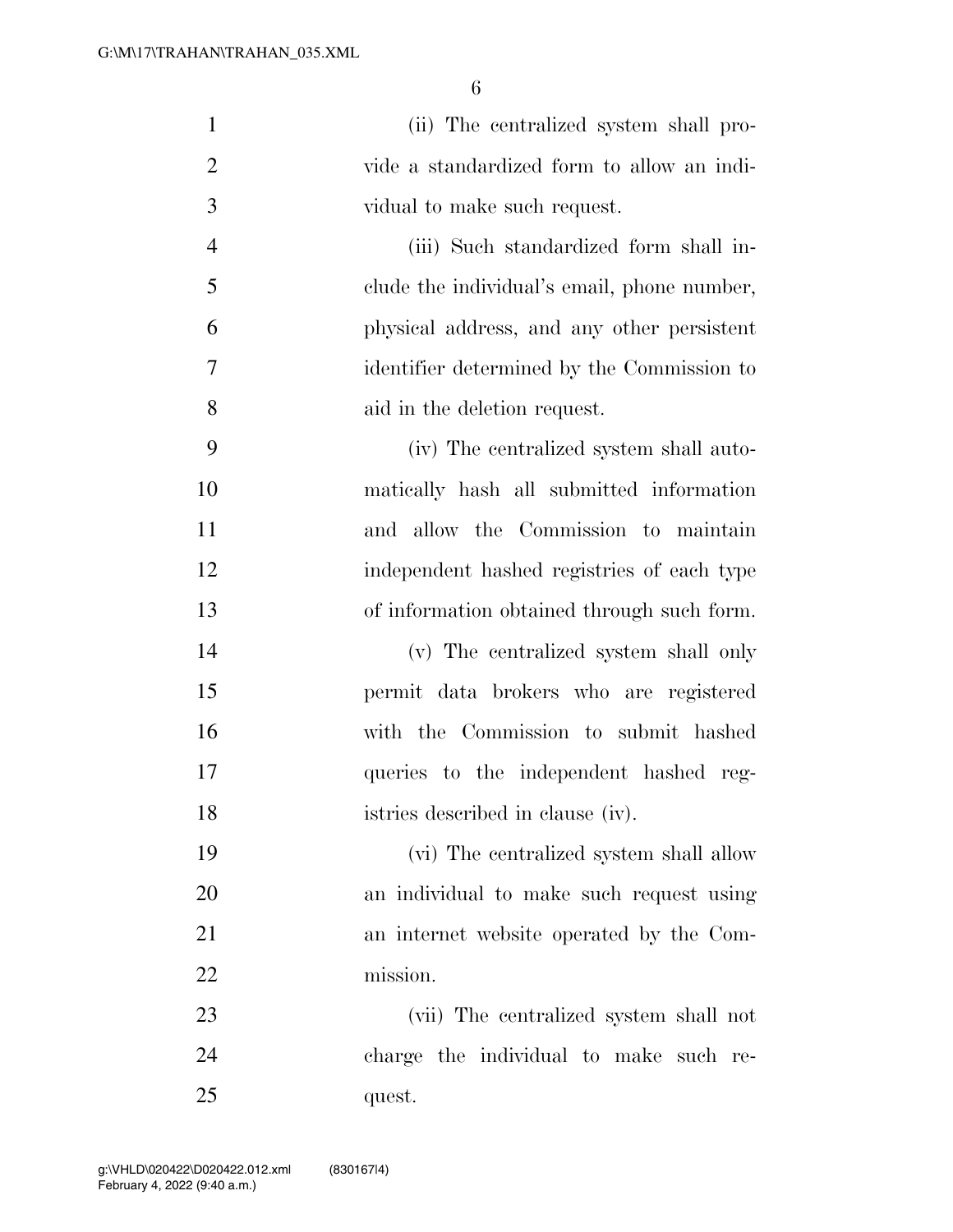(viii) The centralized system shall automatically delete any individual data field stored in the system once such data field has been stored in the centralized sys- tem for 2 years. The Commission shall in- form the individual of this automatic dele- tion period when the individual makes a deletion request. Beginning 4 years after the date of enactment of this Act, the Commission may promulgate rules to ad- just such retention period or enable auto- matic renewal of requests if it determines that such adjustment or automatic renewal would better protect individual privacy or 15 the public interest. (C) TRANSITION.— 17 (i) IN GENERAL.—Not later than 8 months after the effective date of the regu- lations promulgated under subparagraph (A), each data broker shall— 21 (I) not less than once every 31 days, access the hashed registries maintained by the Commission as de-24 seribed in subparagraph  $(B)(iv)$ ; and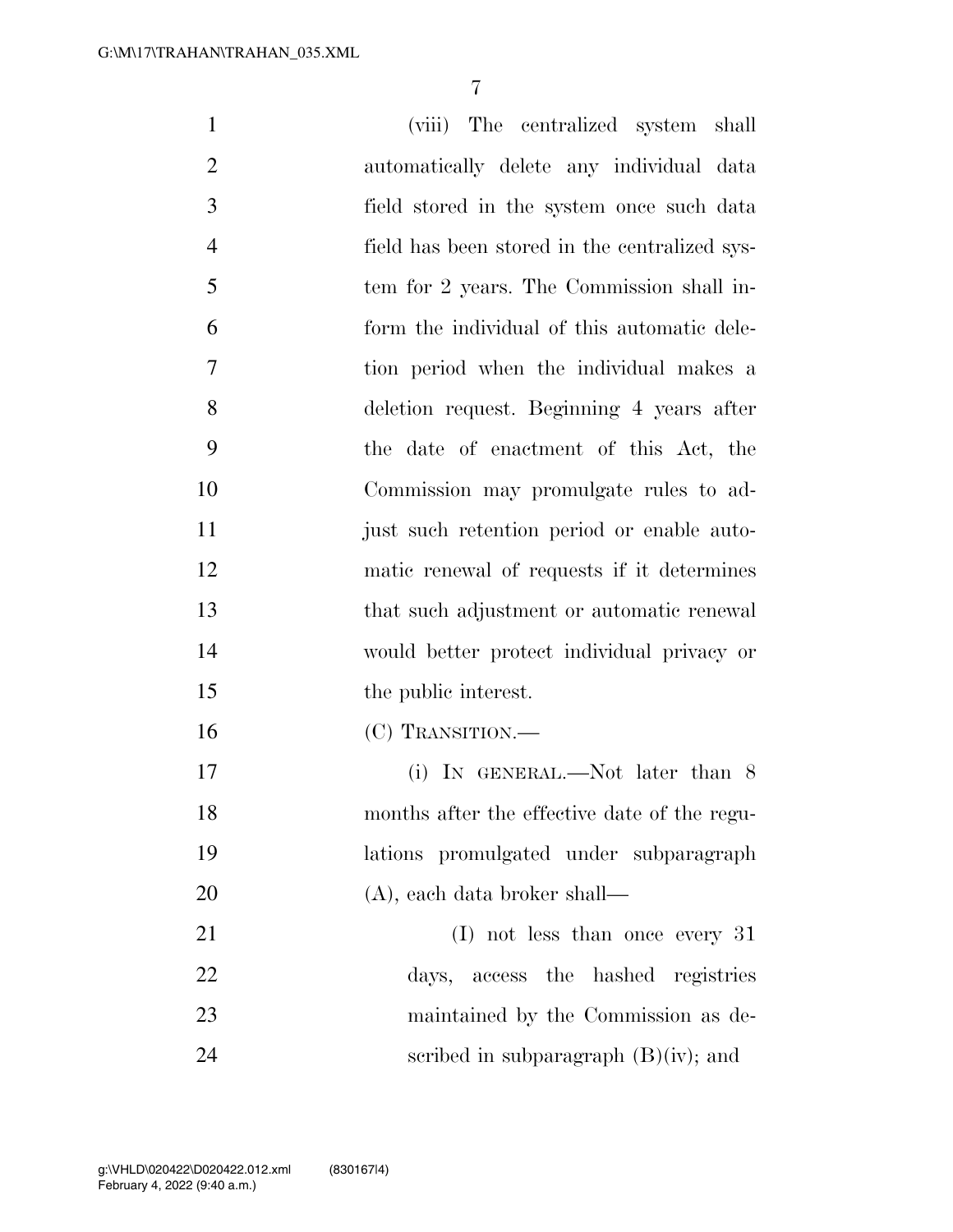| $\mathbf{1}$   | (II) process any deletion request             |
|----------------|-----------------------------------------------|
| $\overline{2}$ | associated with a match between such          |
| 3              | hashed registries and the records of          |
| $\overline{4}$ | the data broker.                              |
| 5              | (ii) FTC GUIDANCE.—Not later than             |
| 6              | 6 months after the effective date of the      |
| 7              | regulations promulgated under subpara-        |
| 8              | graph (A), the Commission shall publish       |
| 9              | guidance on the process and standards to      |
| 10             | which a data broker must adhere in car-       |
| 11             | rying out clause (i).                         |
| 12             | $(2)$ DELETION.—                              |
| 13             | (A) INFORMATION DELETION.—                    |
| 14             | (i) IN GENERAL.—Subject to clause             |
| 15             | (ii), not later than 31 days after accessing  |
| 16             | the hashed registries described in para-      |
| 17             | graph $(1)(B)(iv)$ , a data broker and any    |
| 18             | associated legal entity shall delete all per- |
| 19             | sonal information in its possession related   |
| 20             | to the individual making the request. Im-     |
| 21             | mediately following the deletion, the data    |
| 22             | broker shall send an affirmative represen-    |
| 23             | tation to the Commission with the number      |
| 24             | of records deleted pursuant to each match     |
| 25             | with a value in the hashed registries.        |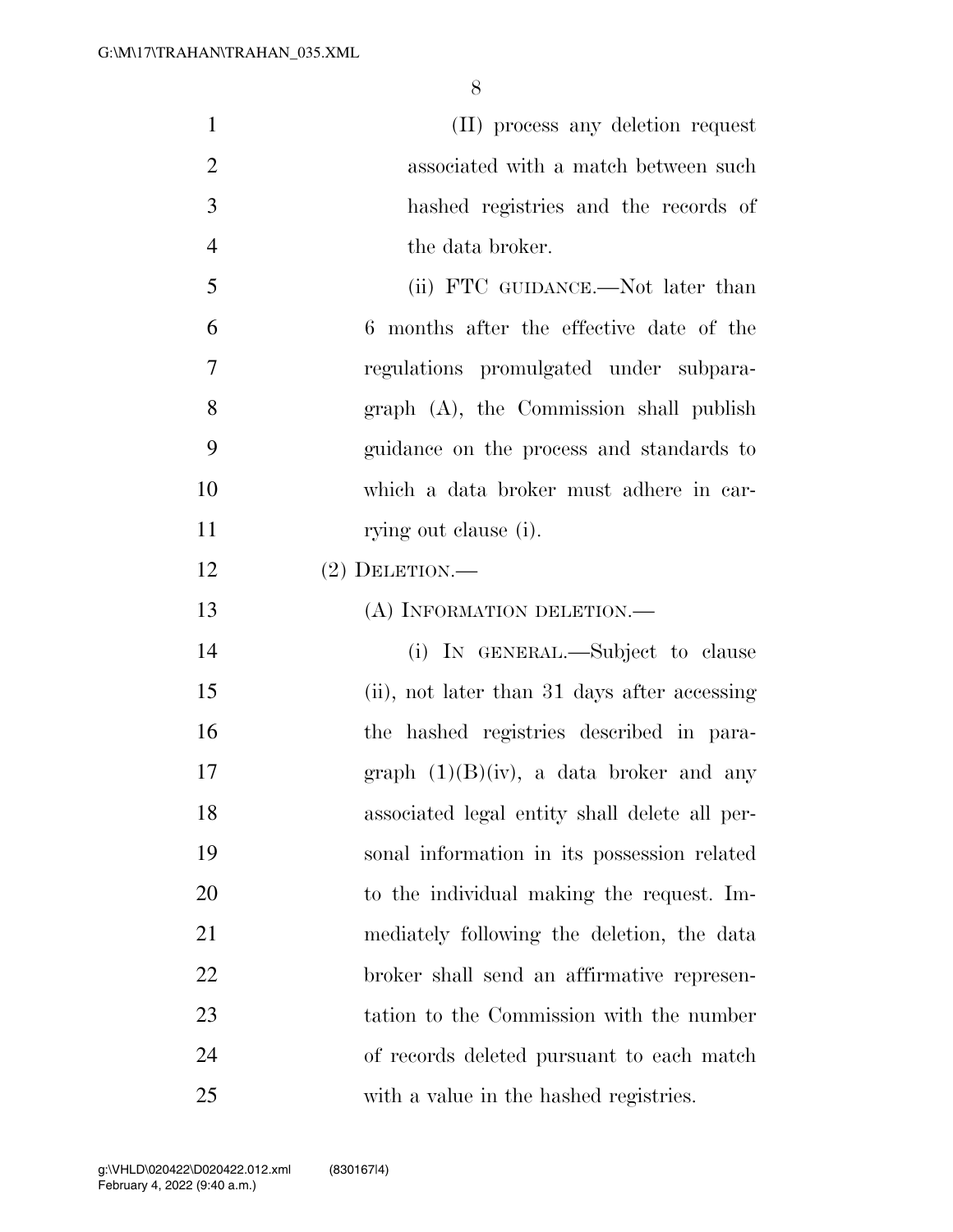| $\mathbf{1}$   | (ii) EXCLUSIONS.—In carrying out            |
|----------------|---------------------------------------------|
| $\overline{2}$ | clause (i), a data broker may retain, where |
| 3              | required, the following information:        |
| $\overline{4}$ | (I) Any personal information that           |
| 5              | is processed or maintained solely as        |
| 6              | part of human subjects research con-        |
| 7              | ducted in compliance with any legal         |
| 8              | requirements for the protection of          |
| 9              | human subjects.                             |
| 10             | (II) Any personal information               |
| 11             | necessary to comply with a warrant,         |
| 12             | subpoena, court order, rule, or other       |
| 13             | applicable law.                             |
| 14             | (III) Any personal information              |
| 15             | related to the suppression list de-         |
| 16             | scribed in subparagraph $(B)(ii)$ .         |
| 17             | (IV) Any information necessary              |
| 18             | for an activity described in subsection     |
| 19             | $(e)(3)(B)$ , provided that the retained    |
| 20             | information is used solely for any          |
| 21             | such activity.                              |
| 22             | (iii) USE OF INFORMATION.—Any per-          |
| 23             | sonal information excluded under clause     |
| 24             | (ii) may only be used for the purpose de-   |
| 25             | scribed in the applicable subclause<br>οf   |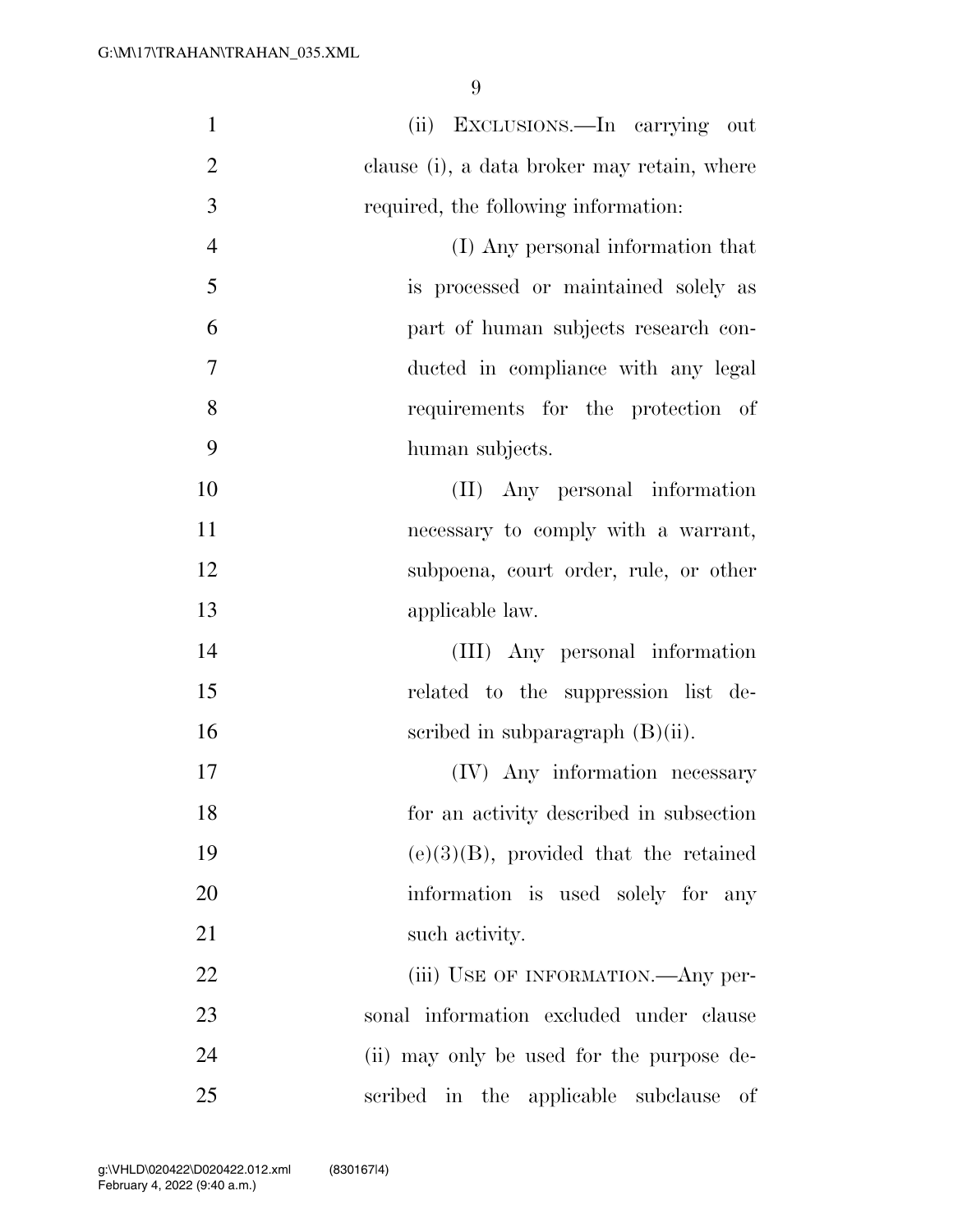| $\mathbf{1}$   | clause (ii), and may not be used for any      |
|----------------|-----------------------------------------------|
| $\overline{2}$ | other purpose, including marketing pur-       |
| 3              | poses.                                        |
| $\overline{4}$ | (B) DO NOT TRACK LIST; SUPPRESSION            |
| 5              | LIST.                                         |
| 6              | (i) DO NOT TRACK LIST.—Not later              |
| 7              | than 18 months after the date of enact-       |
| 8              | ment of this section, the Commission shall    |
| 9              | promulgate regulations to prohibit any        |
| 10             | data broker registered under subsection (a)   |
| 11             | from collecting or retaining personal infor-  |
| 12             | mation on any individual who has sub-         |
| 13             | mitted a deletion request through the cen-    |
| 14             | tralized system established in paragraph      |
| 15             | $(1)(A)$ , unless such data collection is re- |
| 16             | quested by the individual.                    |
| 17             | (ii) SUPPRESSION LIST.—Not later              |
| 18             | than 18 months after the date of enact-       |
| 19             | ment of this section, the Commission shall    |
| 20             | promulgate regulations to ensure that—        |
| 21             | (I) any individual who submits a              |
| 22             | deletion request through the central-         |
| 23             | ized system established in paragraph          |
| 24             | (1) shall be included on the Do Not           |
| 25             | Track list described in clause (i); and       |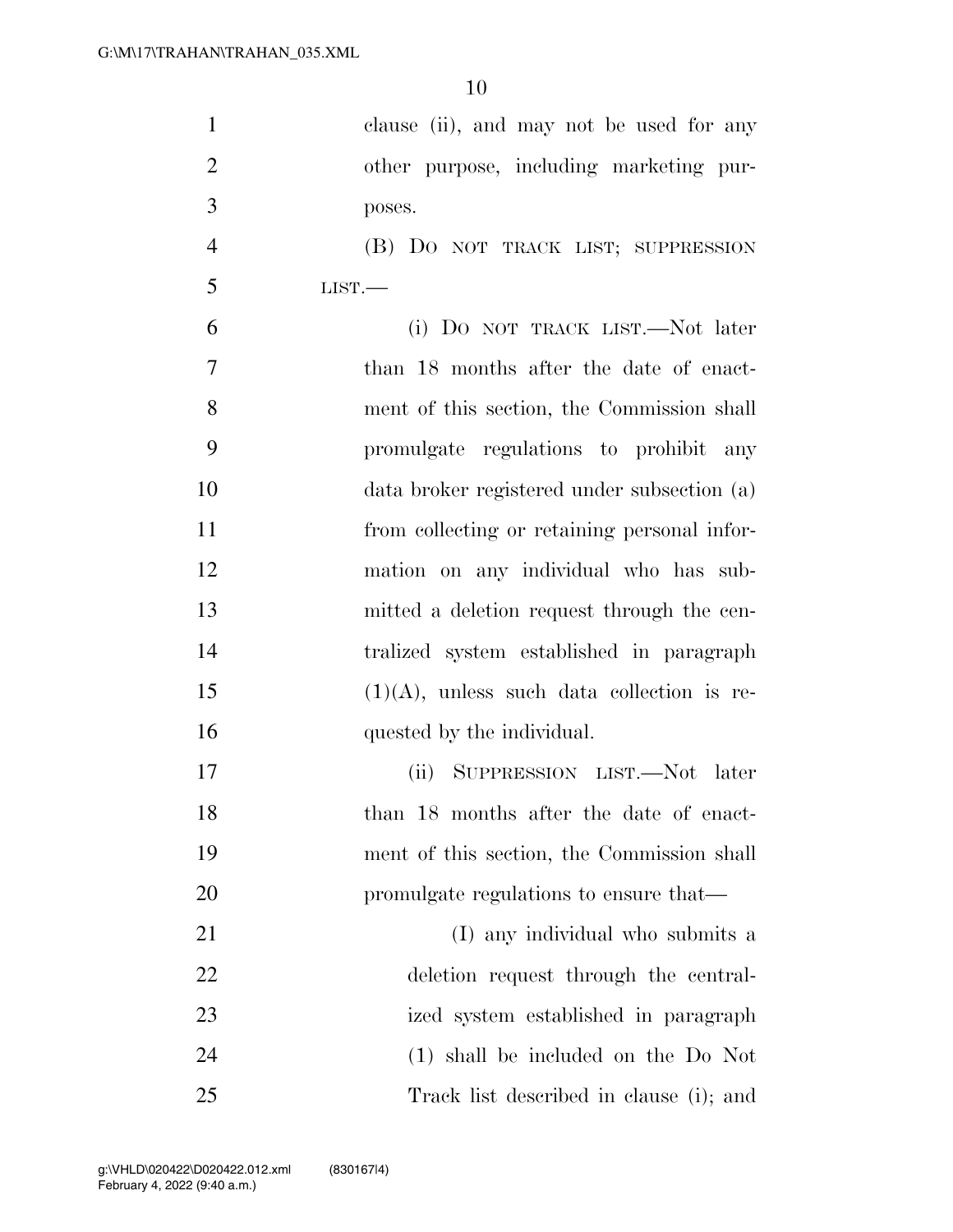| $\mathbf{1}$   | (II) each data broker registered                |
|----------------|-------------------------------------------------|
| $\overline{2}$ | under subsection $(a)$ —                        |
| 3              | (aa) may not collect or re-                     |
| $\overline{4}$ | tain more personal information                  |
| 5              | than is necessary to identify an                |
| 6              | individual who is included on the               |
| 7              | Do Not Track list; and                          |
| 8              | (bb) in the case that unnec-                    |
| 9              | essary personal information is                  |
| 10             | collected or retained, shall imme-              |
| 11             | diately delete any personal infor-              |
| 12             | mation not required to comply                   |
| 13             | with the regulations promulgated                |
| 14             | under this subparagraph.                        |
| 15             | (C) ANNUAL REPORT.—Each data broker             |
| 16             | registered under subsection (a) shall submit to |
| 17             | the Commission, on an annual basis, a report    |
| 18             | $on$ —                                          |
| 19             | (i) the completion rate with respect to         |
| 20             | the completion of deletion requests under       |
| 21             | subparagraph $(A)$ ; and                        |
| 22             | (ii) the effectiveness of the suppres-          |
| 23             | sion list under subparagraph (B)(ii), in-       |
| 24             | $cluding$ —                                     |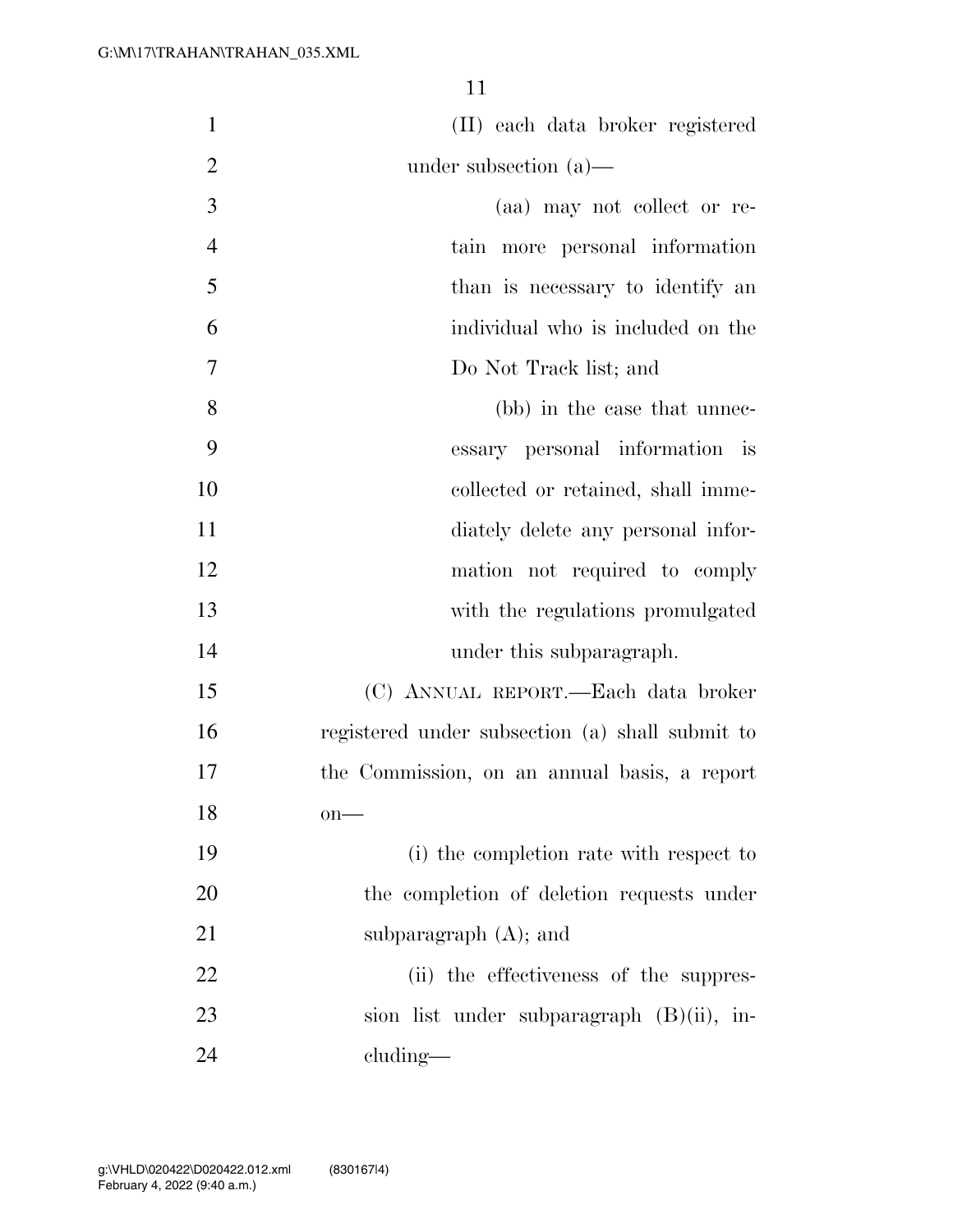| $\mathbf{1}$   | (I) the number of times the data            |
|----------------|---------------------------------------------|
| $\overline{2}$ | broker collected personal information       |
| 3              | related to an individual included on        |
| $\overline{4}$ | the suppression list;                       |
| 5              | (II) the number of times the data           |
| 6              | broker collected data resulting in a        |
| 7              | match with the hashed registries            |
| 8              | maintained by the Commission as de-         |
| 9              | scribed in paragraph $(1)(B)(iv)$ ; and     |
| 10             | (III) whether the regulations pro-          |
| 11             | mulgated under subparagraph (B)             |
| 12             | and the structure or format of the          |
| 13             | hashed registries promote efficient         |
| 14             | comparison of the suppression list          |
| 15             | with information collected or retained      |
| 16             | by the data broker.                         |
| 17             | (D) AUDIT.—                                 |
| 18             | (i) IN GENERAL.—Not later than 3            |
| 19             | years after the date of enactment of this   |
| 20             | section, and every 3 years thereafter, each |
| 21             | data broker registered under subsection (a) |
| 22             | shall undergo an independent third party    |
| 23             | audit to determine compliance with this     |
| 24             | subsection.                                 |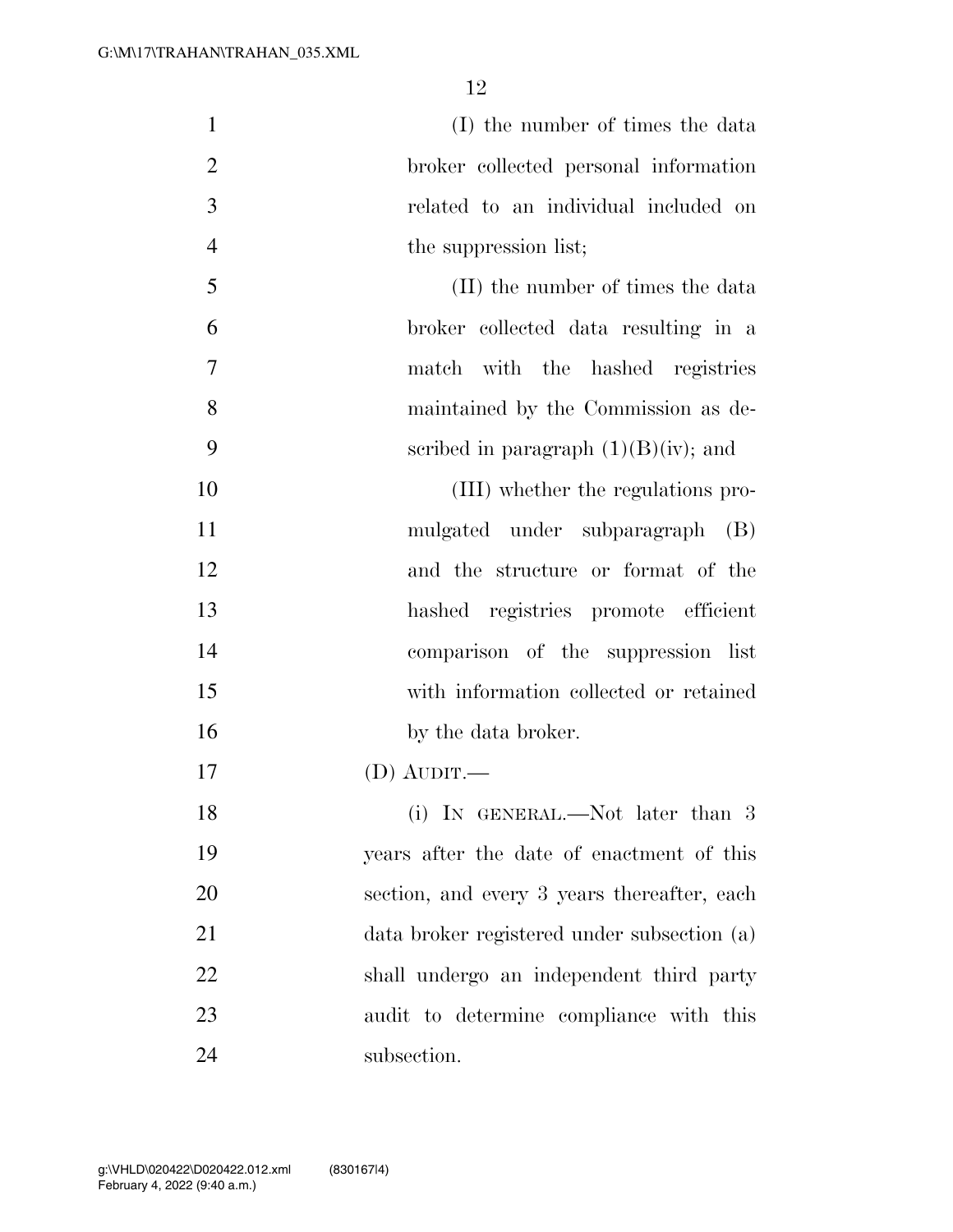| $\mathbf{1}$   | (ii) AUDIT REPORT.—Not later than 6              |
|----------------|--------------------------------------------------|
| $\overline{2}$ | months after the completion of any audit         |
| 3              | under clause (i), each such data broker          |
| $\overline{4}$ | shall submit to the Commission any report        |
| 5              | produced as a result of the audit, along         |
| 6              | with any related materials.                      |
| $\overline{7}$ | (iii) MAINTAIN RECORDS.—Each such                |
| 8              | data broker shall maintain the materials         |
| 9              | described in clause (ii) for a period of not     |
| 10             | less than 6 years.                               |
| 11             | $(3)$ ANNUAL FEE.—                               |
| 12             | (A) IN GENERAL.—Subject to subpara-              |
| 13             | graph (B), each data broker registered under     |
| 14             | subsection (a) and who maintains any per-        |
| 15             | sistent identifiers (as described in paragraph   |
| 16             | $(1)(B)(iii)$ shall pay to the Commission, on an |
| 17             | annual basis, a subscription fee determined by   |
| 18             | the Commission to access the database.           |
| 19             | (B) LIMIT.—The amount of the subscrip-           |
| 20             | tion fee under subparagraph (A) may not ex-      |
| 21             | ceed 1 percent of the expected annual cost of    |
| 22             | operating the centralized system and hashed      |
| 23             | registries described in paragraph (1), as deter- |
| 24             | mined by the Commission.                         |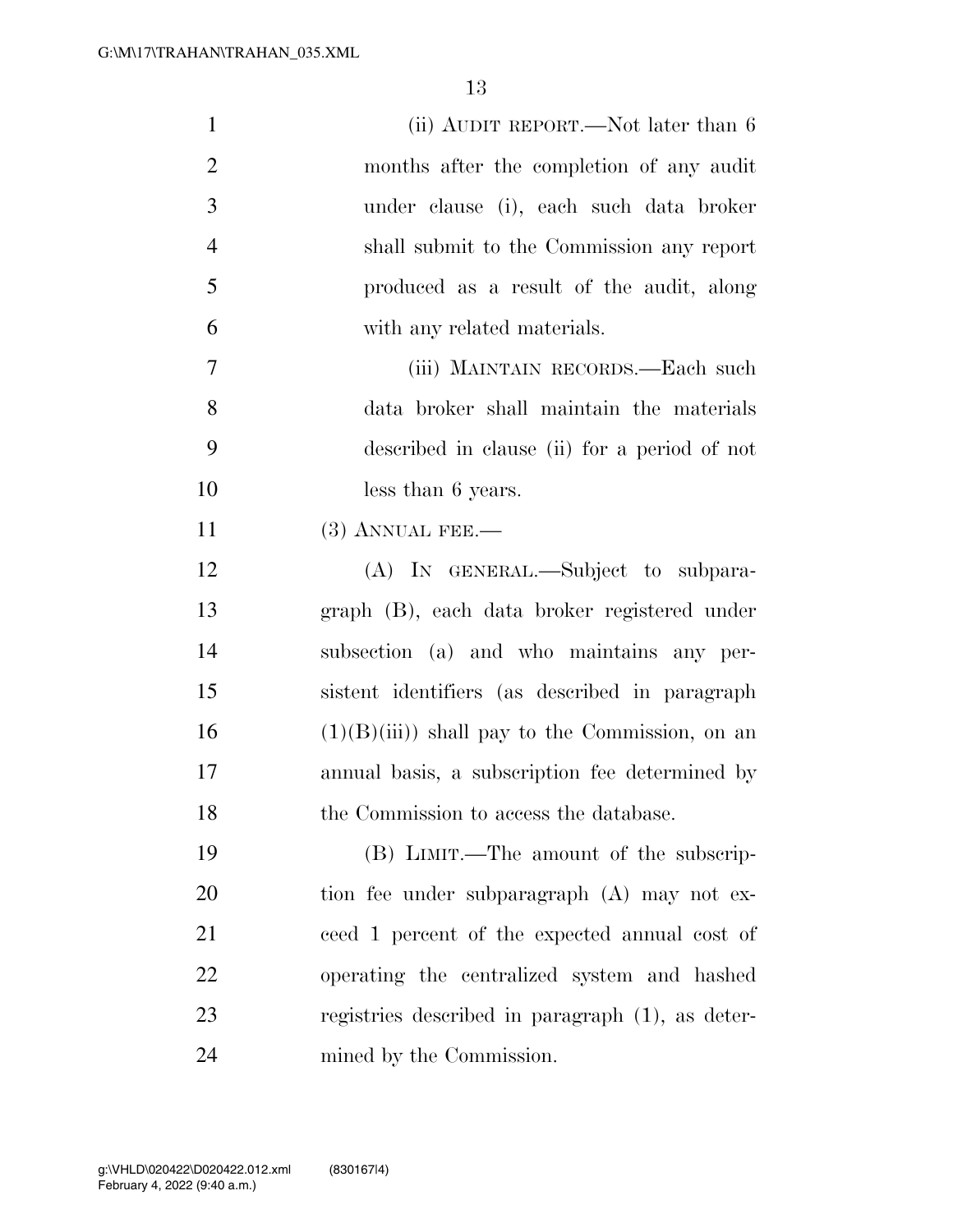| $\mathbf{1}$   | (C) AVAILABILITY.—Any amounts<br>col-                   |
|----------------|---------------------------------------------------------|
| $\overline{2}$ | lected by the Commission pursuant to this               |
| 3              | paragraph shall be available without further ap-        |
| $\overline{4}$ | propriation to the Commission for the purpose           |
| 5              | of enforcing and administering this Act, includ-        |
| 6              | ing the implementation and maintenance of               |
| 7              | such centralized system and hashed registries           |
| 8              | and the promotion of public awareness of the            |
| 9              | centralized system.                                     |
| 10             | (c) ENFORCEMENT BY THE COMMISSION.—                     |
| 11             | (1) UNFAIR OR DECEPTIVE ACTS OR PRAC-                   |
| 12             | TICES.—A violation of subsection (a) or (b) or a reg-   |
| 13             | ulation promulgated under this Act shall be treated     |
| 14             | as a violation of a rule defining an unfair or decep-   |
| 15             | tive act or practice under section $18(a)(1)(B)$ of the |
| 16             | Commission Act (15 U.S.C.<br>Federal<br>Trade           |
| 17             | $57a(a)(1)(B)$ ).                                       |
| 18             | (2) POWERS OF THE COMMISSION.—                          |
| 19             | (A) IN GENERAL.—The Commission shall                    |
| 20             | enforce this section in the same manner, by the         |
| 21             | same means, and with the same jurisdiction,             |
| 22             | powers, and duties as though all applicable             |
| 23             | terms and provisions of the Federal Trade               |
| 24             | Commission Act (15 U.S.C. 41 et seq.) were in-          |
| 25             | corporated into and made a part of this Act.            |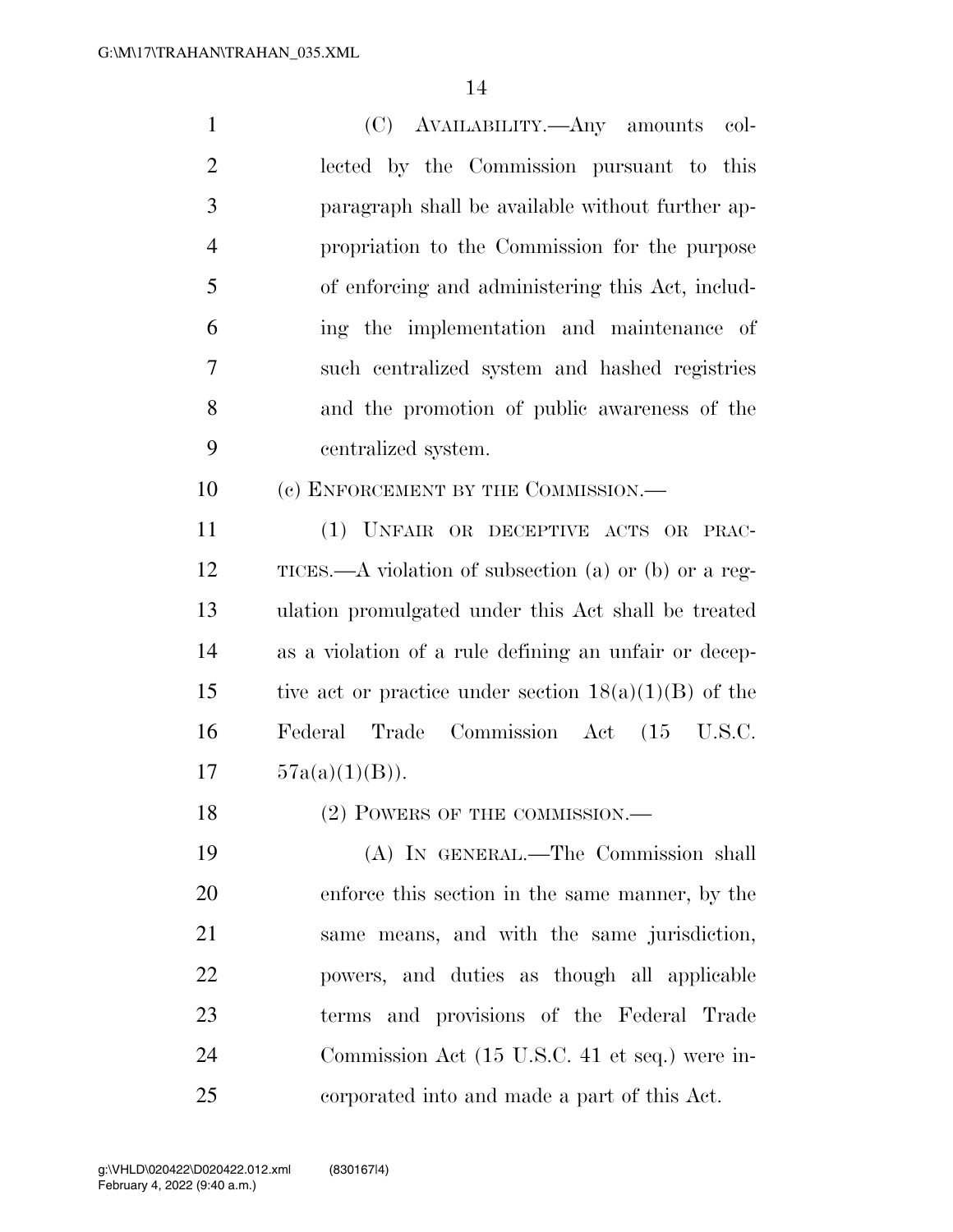| $\mathbf{1}$   | (B) PRIVILEGES AND IMMUNITIES.—Any                  |
|----------------|-----------------------------------------------------|
| $\overline{2}$ | person who violates subsection (a) or (b) or a      |
| 3              | regulation promulgated under this Act shall be      |
| $\overline{4}$ | subject to the penalties and entitled to the        |
| 5              | privileges and immunities provided in the Fed-      |
| 6              | eral Trade Commission Act (15 U.S.C. 41 et          |
| 7              | $seq.$ ).                                           |
| 8              | (C) AUTHORITY PRESERVED.—Nothing in                 |
| 9              | this section shall be construed to limit the au-    |
| 10             | thority of the Commission under any other pro-      |
| 11             | vision of law.                                      |
| 12             | (D) RULEMAKING.—The Commission shall                |
| 13             | promulgate in accordance with section 553 of        |
| 14             | title 5, United States Code, such rules as may      |
| 15             | be necessary to carry out this section.             |
| 16             | (d) STUDY AND REPORT.—                              |
| 17             | (1) STUDY.—The Commission shall conduct a           |
| 18             | study on the implementation and enforcement of this |
| 19             | section. Such study shall include—                  |
| 20             | (A) an analysis of the effectiveness of the         |
| 21             | centralized system established in subsection        |
| 22             | (b)(1)(A);                                          |
| 23             | (B) the number deletion requests sub-               |
| 24             | mitted annually using such centralized system;      |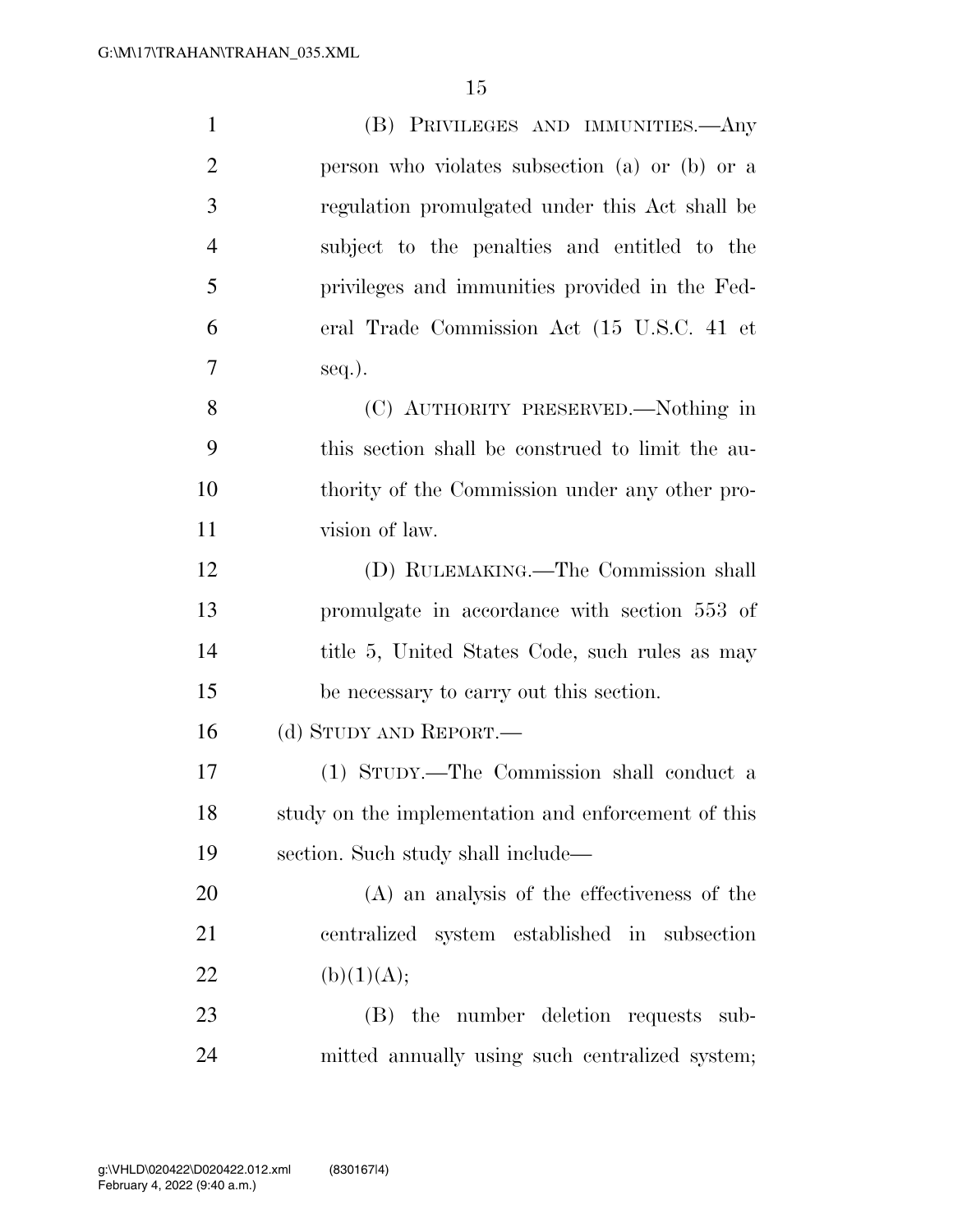| $\mathbf{1}$   | (C) an analysis of the progress of coordi-           |
|----------------|------------------------------------------------------|
| $\overline{2}$ | nating the operation and enforcement of such         |
| 3              | requests with similar systems established and        |
| $\overline{4}$ | maintained by the various States; and                |
| 5              | (D) any other area determined appropriate            |
| 6              | by the Commission.                                   |
| 7              | (2) REPORT.—Not later than 3 years after the         |
| 8              | date of enactment of this section, and annually      |
| 9              | thereafter for each of the next 4 years, the Commis- |
| 10             | sion shall submit to the Committee on Commerce,      |
| 11             | Science, and Transportation of the Senate and the    |
| 12             | Committee on Energy and Commerce of the House        |
| 13             | of Representatives a report containing—              |
| 14             | (A) the results of the study conducted               |
| 15             | under paragraph $(1)$ ;                              |
| 16             | (B) a summary of any enforcement actions             |
| 17             | taken pursuant to this Act; and                      |
| 18             | (C) recommendations for such legislation             |
| 19             | and administrative action as the Commission          |
| 20             | determines appropriate.                              |
| 21             | (e) DEFINITIONS.—In this section:                    |
| 22             | (1) COMMISSION.—The term "Commission"                |
| 23             | means the Federal Trade Commission.                  |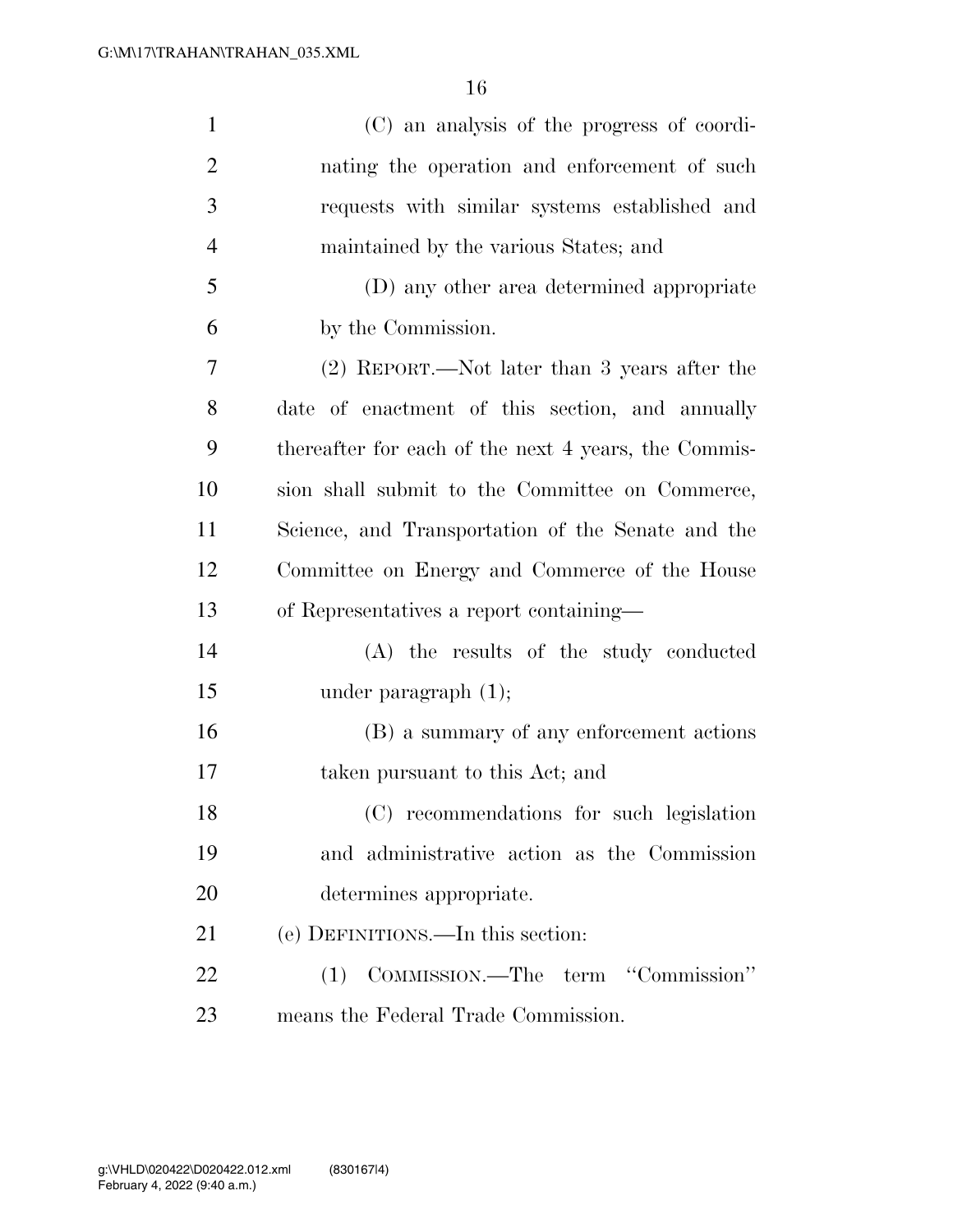| $\mathbf{1}$   | (2)<br>CREDENTIALING PROCESS.—The<br>term            |
|----------------|------------------------------------------------------|
| $\overline{2}$ | "credentialing process" means the practice of taking |
| 3              | reasonable steps to confirm—                         |
| $\overline{4}$ | (A) the identity of the entity with whom             |
| 5              | the data broker has a direct relationship;           |
| 6              | (B) that any data disclosed to the entity            |
| 7              | by such data broker will be used for the de-         |
| 8              | scribed purpose of such disclosure; and              |
| 9              | (C) that such data will not be used for un-          |
| 10             | lawful purposes.                                     |
| 11             | $(3)$ DATA BROKER.—                                  |
| 12             | IN GENERAL.—The<br>term "data"<br>(A)                |
| 13             | broker" means an entity that knowingly collects      |
| 14             | or obtains the personal information of an indi-      |
| 15             | vidual with whom the entity does not have a di-      |
| 16             | rect relationship and then—                          |
| 17             | (i) uses the personal information to                 |
| 18             | perform a service for a third party; or              |
| 19             | (ii) sells, licenses, trades, provides for           |
| 20             | consideration, or is otherwise compensated           |
| 21             | for disclosing personal information to a             |
| 22             | third party.                                         |
| 23             | (B) EXCLUSION.—The term "data broker"                |
| 24             | does not include an entity who solely uses, sells,   |
| 25             | licenses, trades, provides for consideration, or is  |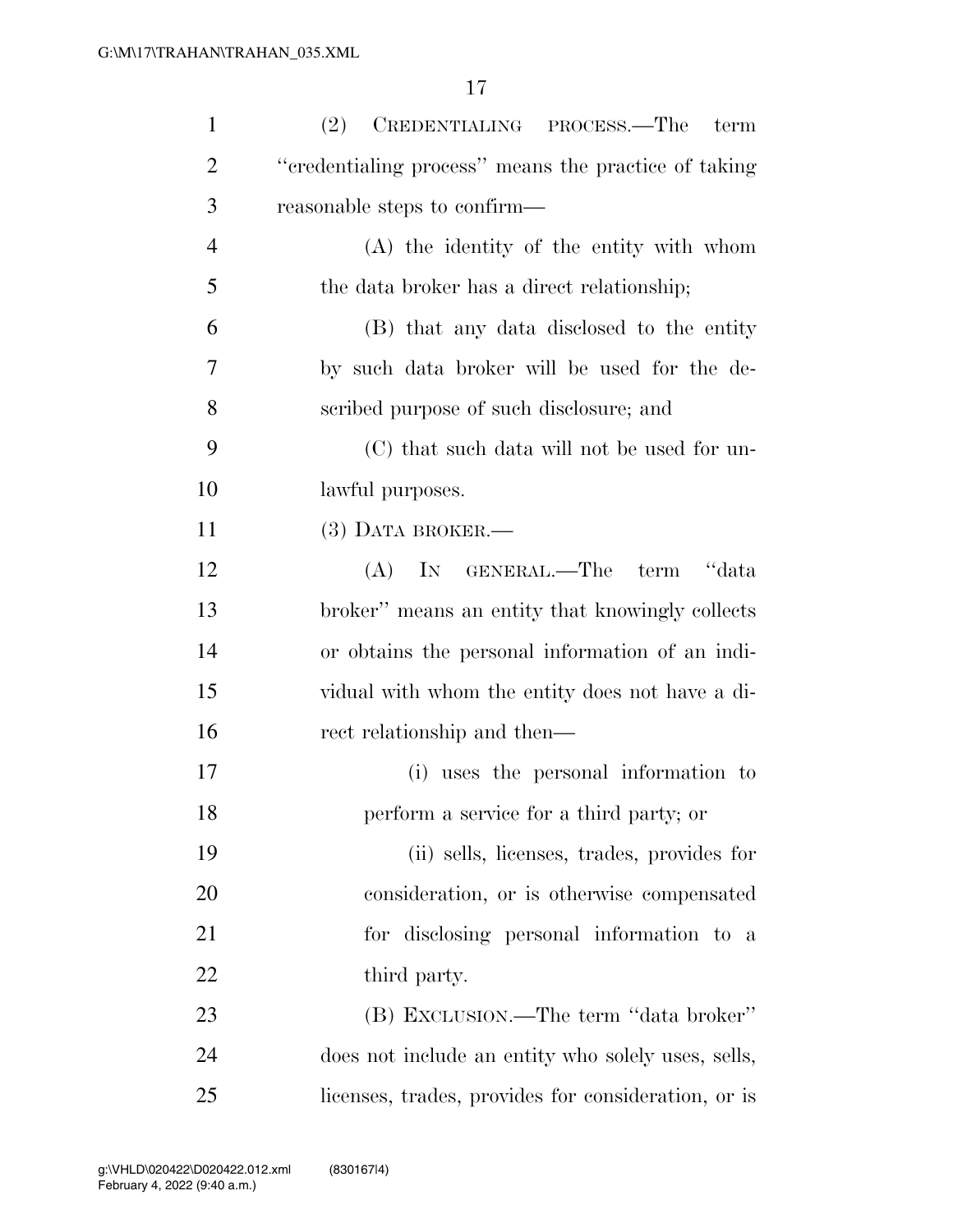| $\mathbf{1}$   | otherwise compensated for disclosing personal    |
|----------------|--------------------------------------------------|
| $\overline{2}$ | information for one or more of the following ac- |
| 3              | tivities:                                        |
| $\overline{4}$ | (i) Providing 411 directory assistance           |
| 5              | or directory information services, including     |
| 6              | name, address, and telephone number, on          |
| 7              | behalf of or as a function of a tele-            |
| 8              | communications carrier.                          |
| 9              | (ii) Providing an individual's publicly          |
| 10             | available information if the information is      |
| 11             | being used by the recipient as it relates to     |
| 12             | that individual's business or profession.        |
| 13             | (iii) Providing or using personal infor-         |
| 14             | mation in a manner that is regulated             |
| 15             | under another Federal or State law, in-          |
| 16             | cluding the Fair Credit Reporting Act, the       |
| 17             | Gramm-Leach-Bliley Act, or the Health            |
| 18             | Insurance Portability and Accountability         |
| 19             | Act.                                             |
| 20             | (iv) Providing personal information to           |
| 21             | a third party at the express direction of        |
| 22             | the individual for a clearly disclosed single-   |
| 23             | use purpose.                                     |
| 24             | (v) Providing or using personal infor-           |
| 25             | mation for assessing, verifying, or authen-      |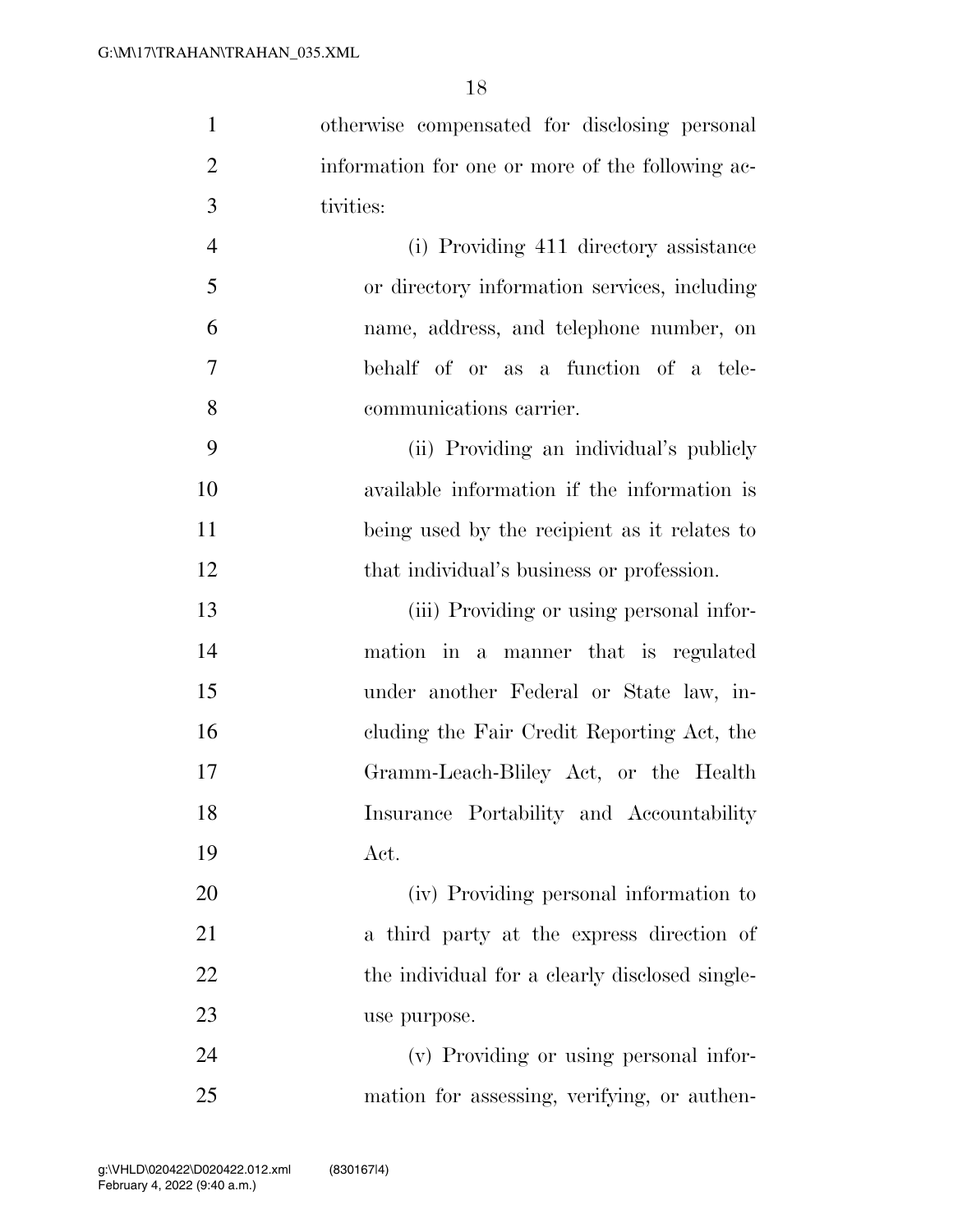ticating an individual's identity, or for in- vestigating or preventing actual or poten-tial fraud.

 (vi) Gathering, preparing, collecting, photographing, recording, writing, editing, reporting, or publishing news or informa- tion that concerns local, national, or inter- national events or other matters of public interest for dissemination to the public.

10 (C) EXCLUSION FROM SALE.—

 (i) IN GENERAL.—For purposes of 12 this paragraph, the term "sells" does not include a one-time or occasional sale of as- sets of an entity as part of a transfer of control of those assets that is not part of 16 the ordinary conduct of the entity.

17 (ii) NOTICE REQUIRED.—To meet the exclusion criteria described in clause (i), an entity must provide notice to the Commis- sion, in the manner determined appro-**priate by the Commission, of any such one-**22 time or occasional sale of assets.

 (4) DELETE.—The term ''delete'' means to re- move or destroy information such that the informa-tion is not maintained in human- or machine-read-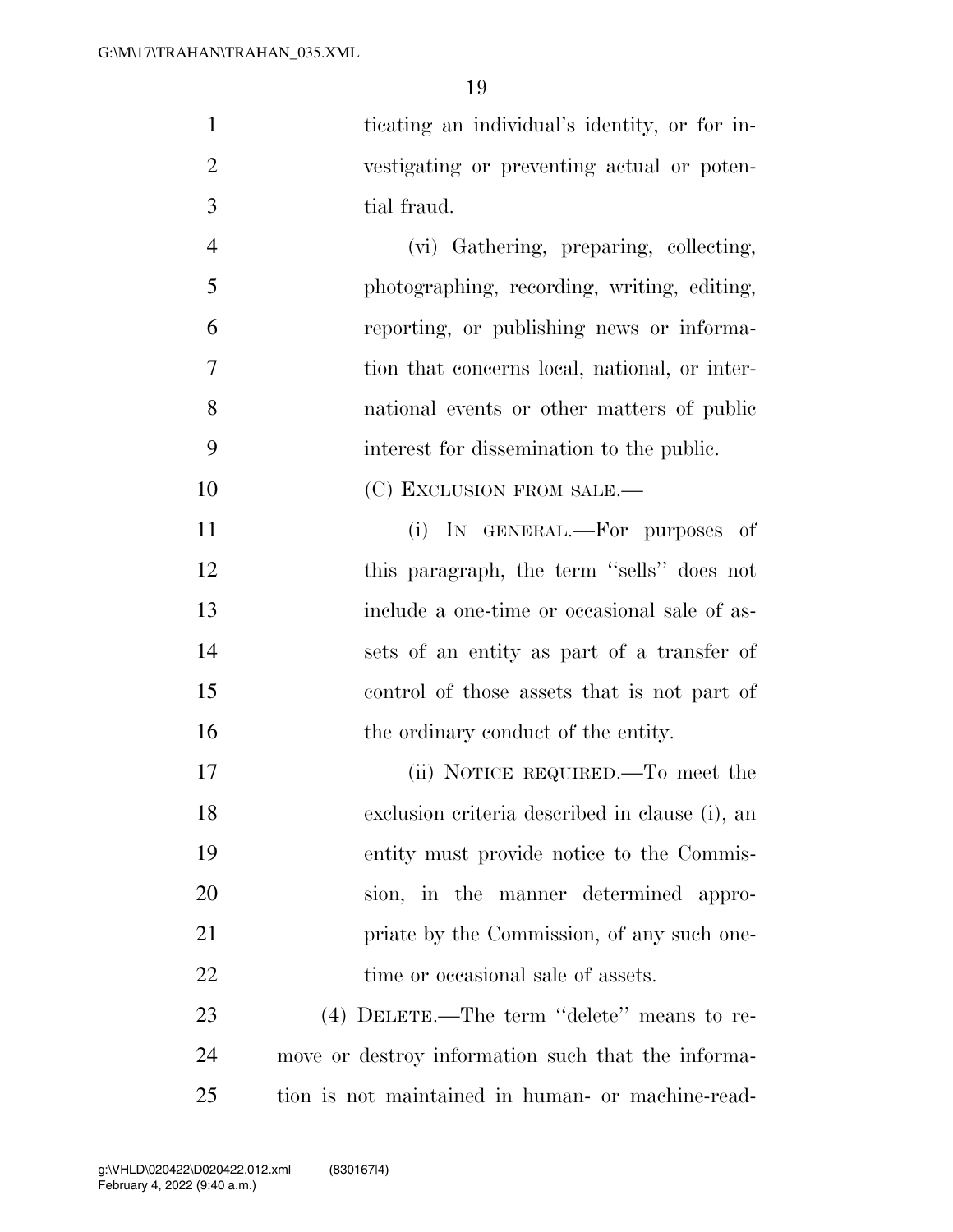| $\mathbf{1}$   | able form and cannot be retrieved or utilized in such |
|----------------|-------------------------------------------------------|
| $\overline{2}$ | form in the normal course of business.                |
| 3              | $(5)$ DIRECT RELATIONSHIP.—                           |
| $\overline{4}$ | (A) IN GENERAL.—The term "direct rela-                |
| 5              | tionship" means a relationship between an indi-       |
| 6              | vidual and an entity where the individual—            |
| $\overline{7}$ | (i) is a current customer;                            |
| 8              | (ii) has obtained a good or service                   |
| 9              | from the entity within the prior 18                   |
| 10             | months; or                                            |
| 11             | (iii) has made an inquiry about the                   |
| 12             | products or services of the entity within             |
| 13             | the prior 90 days.                                    |
| 14             | (B) EXCLUSION.—The term "direct rela-                 |
| 15             | tionship" does not include a relationship be-         |
| 16             | tween an individual and a data broker where           |
| 17             | the individual's only connection to the data          |
| 18             | broker is based on the individual's request-          |
| 19             | (i) for the data broker to delete the                 |
| 20             | personal information of the individual; or            |
| 21             | (ii) to opt-out of the data broker's col-             |
| 22             | lection or use of personal information, cer-          |
| 23             | tain sales of such information, or its data-          |
| 24             | bases.                                                |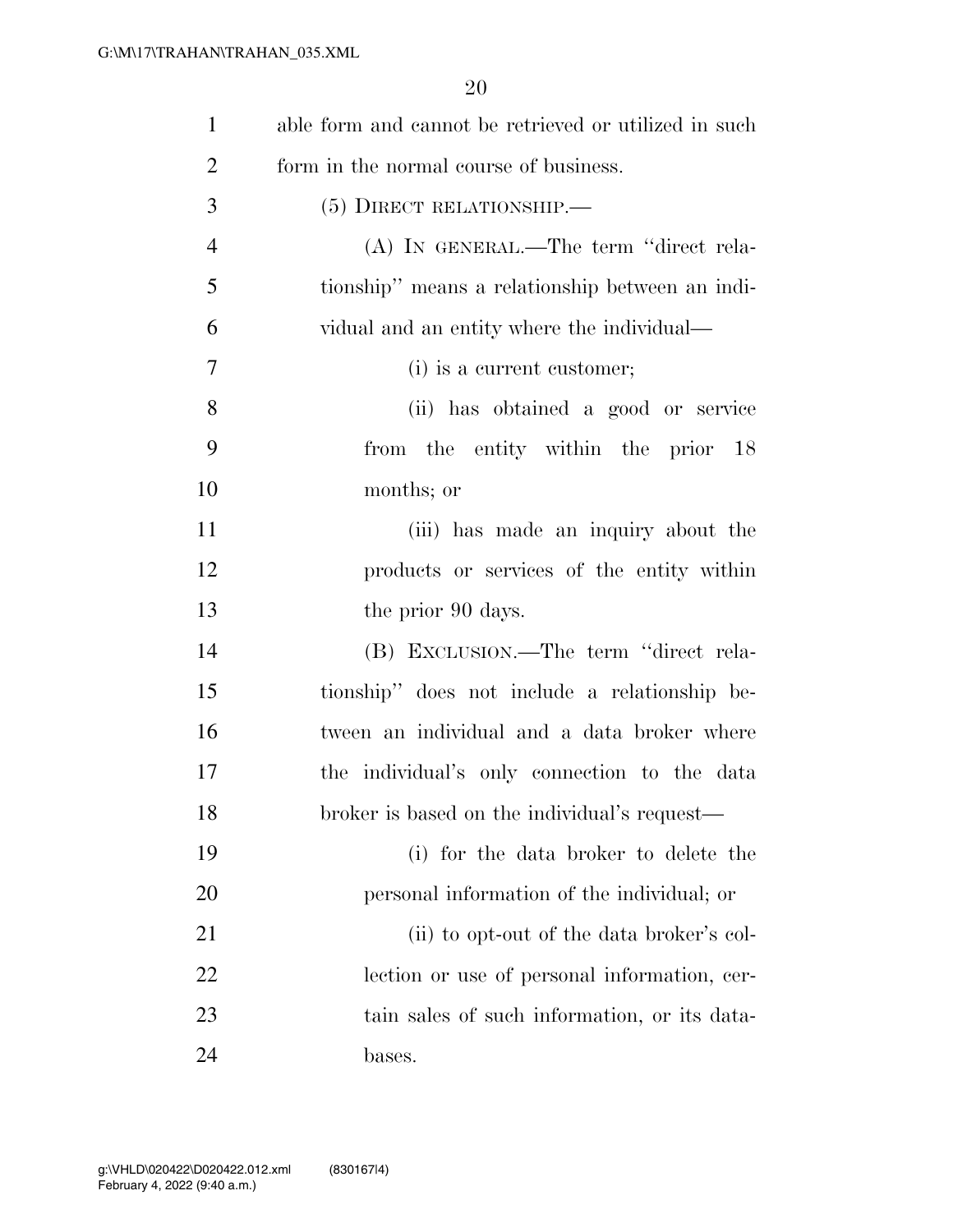| $\mathbf{1}$   | $(6)$ HASH.—The term "hash" means to input            |
|----------------|-------------------------------------------------------|
| $\overline{2}$ | data to a cryptographic, one-way, collision resistant |
| 3              | function that maps a bit string of arbitrary length   |
| $\overline{4}$ | to a fixed-length bit string to produce a cryp-       |
| 5              | tographically secure value.                           |
| 6              | (7) HASHED.—The term "hashed" means the               |
| 7              | type of value produced by hashing data.               |
| 8              | (8) HUMAN SUBJECTS RESEARCH.—The term                 |
| 9              | "human subjects research" means research that—        |
| 10             | (A) an investigator (whether professional             |
| 11             | or student) conducts on a living individual; and      |
| 12             | $(B)$ either—                                         |
| 13             | (i) obtains information or biospeci-                  |
| 14             | mens through intervention or interaction              |
| 15             | with the individual, and uses, studies, or            |
| 16             | analyzes the information or biospecimens;             |
| 17             | <b>or</b>                                             |
| 18             | (ii) obtains, uses, studies, analyzes, or             |
| 19             | generates personal information or identifi-           |
| 20             | able biospecimens.                                    |
| 21             | (9) PERSONAL INFORMATION.-                            |
| 22             | (A) IN GENERAL.—The term "personal in-                |
| 23             | formation" means any information held by a            |
| 24             | data broker, regardless of how the information        |
| 25             | is collected, inferred, created, or obtained, that    |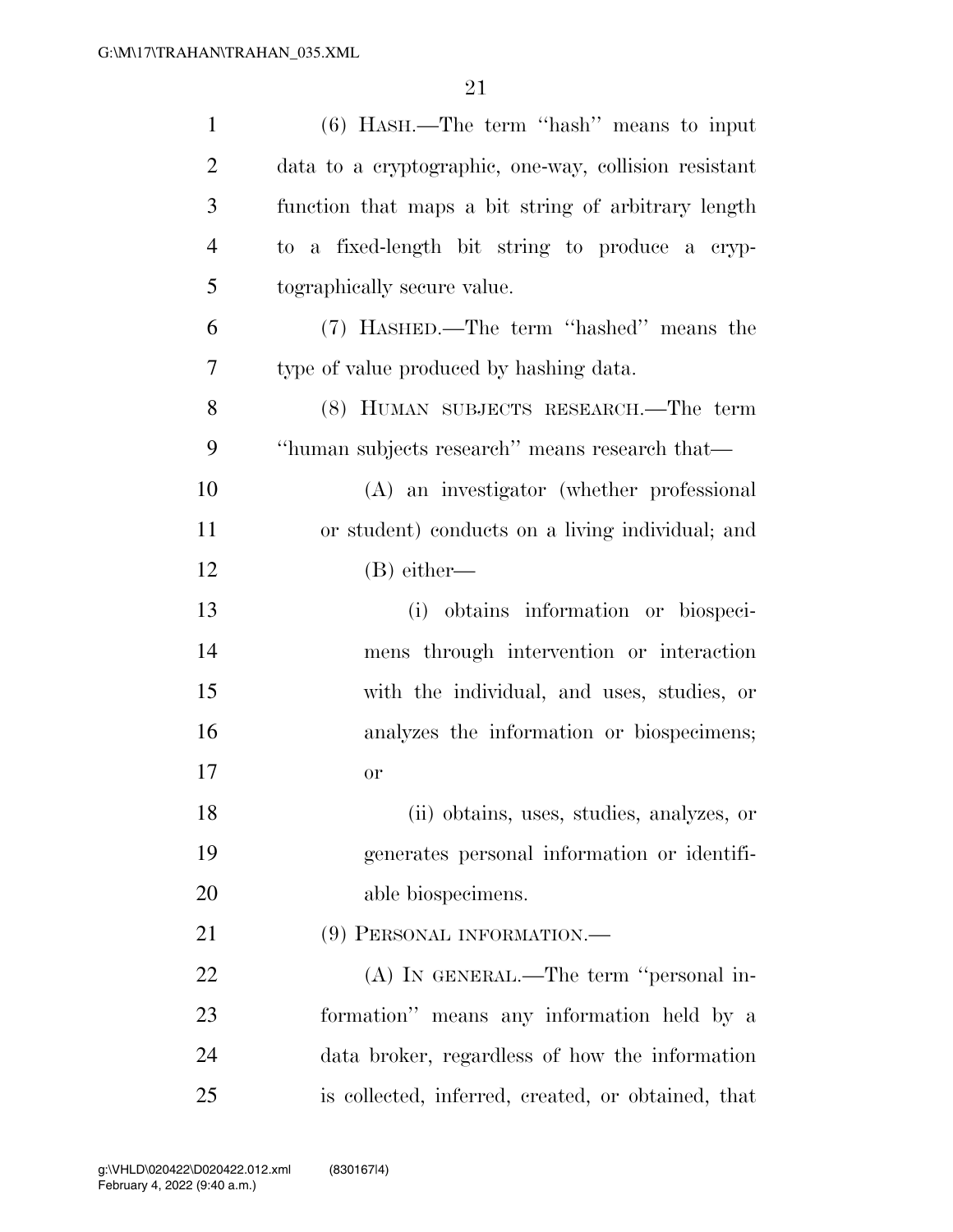| $\mathbf{1}$   | is linked or reasonably linkable by the data  |
|----------------|-----------------------------------------------|
| $\overline{2}$ | broker to a particular individual or consumer |
|                |                                               |
| 3              | device, including the following information:  |
| $\overline{4}$ | (i) Financial information, including          |
| 5              | any bank account number, credit card          |
| 6              | number, debit card number, or insurance       |
| 7              | policy number.                                |
| 8              | (ii) A name, alias, home or other             |
| 9              | physical address, online identifier, Internet |
| 10             | Protocol address, email address, account      |
| 11             | name, State identification card number,       |
| 12             | driver's license number, passport number,     |
| 13             | or an identifying number on a government-     |
| 14             | issued identification.                        |
| 15             | (iii) Geolocation information.                |
| 16             | (iv) Biometric information.                   |
| 17             | (v) The contents of, attachments to,          |
| 18             | or parties to information, including with     |
| 19             | respect to email, text messages, picture      |
| 20             | messages, voicemails, audio conversations,    |
| 21             | or video conversations.                       |
| 22             | (vi) Web browsing history, including          |
| 23             | any search query.                             |
| 24             | (vii) Genetic sequencing information.         |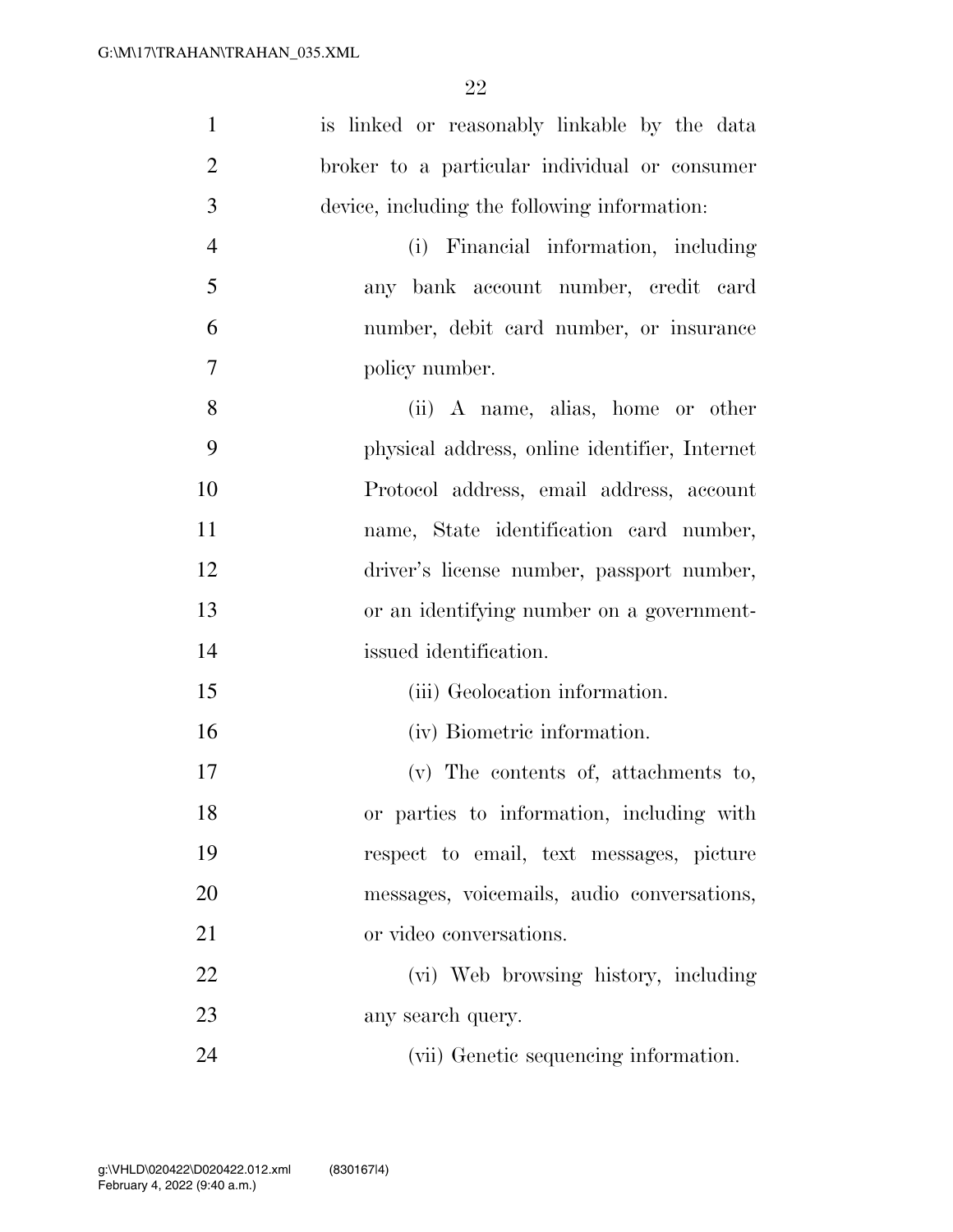| $\mathbf{1}$   | (viii) A device identifier, online identi-              |
|----------------|---------------------------------------------------------|
| $\overline{2}$ | fier, persistent identifier, or digital                 |
| 3              | fingerprinting information.                             |
| $\overline{4}$ | (ix) Any inference drawn from any of                    |
| 5              | the information described in this para-                 |
| 6              | graph that is used to create a profile about            |
| 7              | an individual that reflects such individual's           |
| 8              | preferences, characteristics, psychological             |
| 9              | trends, predispositions, behavior, attitudes,           |
| 10             | intelligence, abilities, or aptitudes.                  |
| 11             | (x) Any other information determined                    |
| 12             | appropriate by the Commission.                          |
| 13             | (B) LINKED OR REASONABLY LINKABLE.-                     |
| 14             | For purposes of subparagraph $(A)$ , information        |
| 15             | is "linked or reasonably linkable" to a par-            |
| 16             | ticular individual or consumer device if the in-        |
| 17             | formation can be used on its own or in com-             |
| 18             | bination with other information held by or read-        |
| 19             | ily accessible to a data broker to identify a par-      |
| 20             | ticular individual or consumer device.                  |
| 21             | $(10)$ PROCESS.—The term "process" means to             |
| 22             | perform or direct the performance of an operation       |
| 23             | on personal information, including the collection,      |
| 24             | transmission, use, disclosure, analysis, prediction, or |